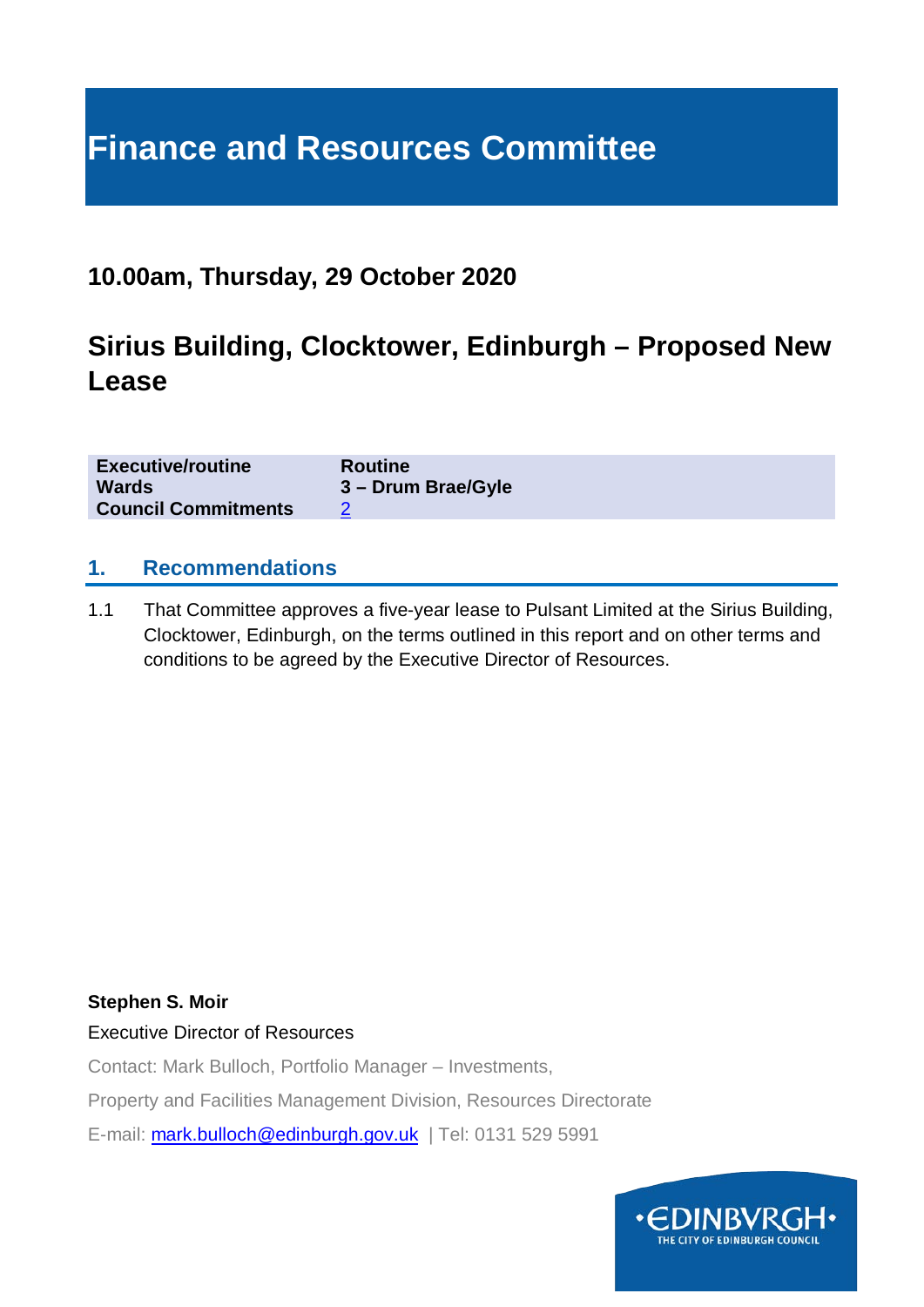**Report**

## **Sirius Building, Clocktower, Edinburgh – Proposed New Lease**

#### **2. Executive Summary**

2.1 The Sirius building is let to KUC Properties on a 20-year lease expiring on 13 January 2021. The building is, in part, sub-let to with Pulsant Limited occupying most of the space. This report seeks approval to grant Pulsant Limited a new fiveyear lease, on the expiry of the lease to KUC properties on the terms and conditions outlined in the report.

#### **3. Background**

- 3.1 The office building known as Sirius at Clocktower, Flassches Yard, Edinburgh extends to 1,679 sq m (18,070 sq ft) as shown outlined in red on the attached plan.
- 3.2 The entire property is leased to KUC Properties (KUC) on a 20-year lease expiring on 13 Jan 2021 at a passing rent of £357,211 per annum. The building was part of a much larger portfolio acquired from the EDI Group in 2010. While taking a 20 year lease, KUC never actually occupied the building due a change in their business plan after the lease was signed. Hence the building has been sublet by KUC since 2001.
- 3.3 The rent on commencement of the lease has proved to be overrented. While there has been 3 rent review since 2001, the initial rent is, and continues to be, above market value. As the rent review clause provides for upward only movement, the rent has remained the same throughout the duration of the lease.
- 3.4 KUC Properties sub-lease part of Sirius to three occupiers, the largest of which is Pulsant Limited who occupy 1,317 sq m (14,174 sq ft) on ground, first and part second floor. The sub lease is due to expire on the same date as the head lease to KUC.
- 3.5 Discussions have taken place with Pulsant Limited in order to retain the company as a direct tenant of the Council in the building beyond the expiry of the head lease and sub lease agreements.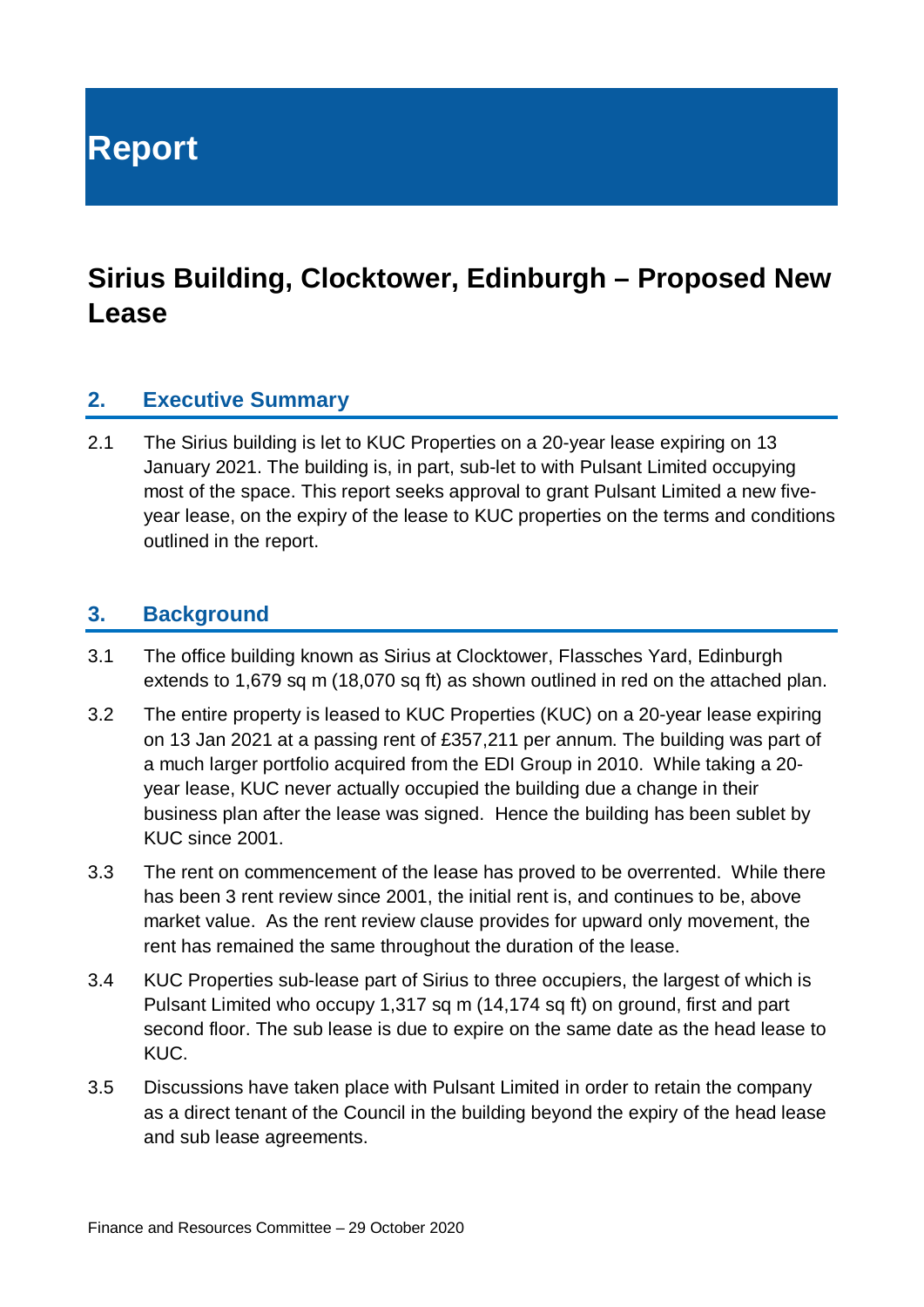### **4. Main report**

- 4.1 It has been known for some time that the existing lease to KUC was over rented and the strategy moving forward has been to address the risks of potentially having a vacant office building in early 2021, with associated void costs, and mitigate the future budget pressure due to the reduction in rent once a new tenant was secured.
- 4.2 The following terms have been provisionally agreed:
	- Subjects Ground, first and part second floors at Sirius Building, Clocktower, Edinburgh extending to 14,174 sq ft;
	- Tenant: Pulsant Limited;
	- Lease: 5-year lease from 14 Jan 2021 to 13 Jan 2026;
	- Rent: £196,080 per annum;
	- Break Option: Tenant break 14 Jan 2023 on providing 6-month notice.
	- Use: Office:
	- Repairs: Full repairing and maintaining obligation;
	- Other Terms: As contained in the Council's standard full repairing and insuring lease;
	- Costs: Both parties to meet own costs.
- 4.3 A rental incentive equivalent to nine-months rent free will be granted, which is in line with current rental incentives for an office lease of five years. Consequently, the rent will be £49,020 from 14 Jan 2021 to 13 Jan 2022 before increasing to £196,080 from 14 Jan 2022. Should the tenant exercise their break option the equivalent of three-months' rent free (£49,020) will be repayable to the Council.
- 4.4 Although the proposed rental to Pulsant Limited is at a lower rate than that currently being paid on the property it is reflective of current market values. Estates Officers have contacted the other occupiers within the building with a view to securing their continued occupation beyond the expiry of the lease thereby mitigating holding costs and budget pressures and these discussions are ongoing.

#### **5. Next Steps**

5.1 Following Committee approval, Legal Services will be instructed to progress the lease documentation.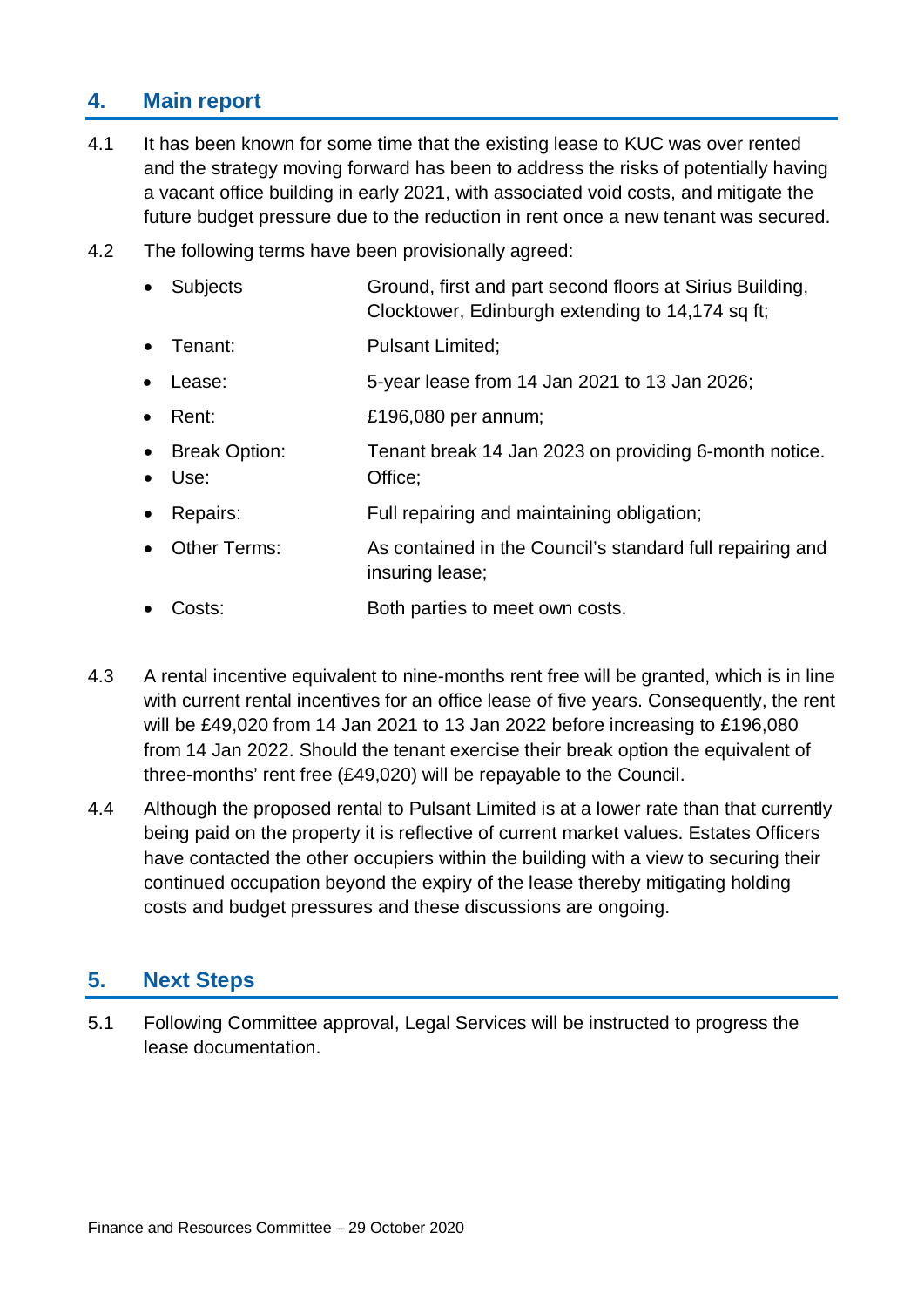### **6. Financial impact**

6.1 A rent of £196,080 per annum, subject to incentives, to the General Property Account will be secured for a 5-year period (subject to break option in 2023). With the new lease commencing immediately following the expiry of the current lease there will be no void period providing a substantial saving to the Council on vacant property costs for the majority of the building.

### **7. Stakeholder/Community Impact**

7.1 Ward members have been made aware of the recommendations of the report.

#### **8. Background reading/external references**

8.1 N/A.

#### **9. Appendices**

9.1 Appendix 1 – Location Plan